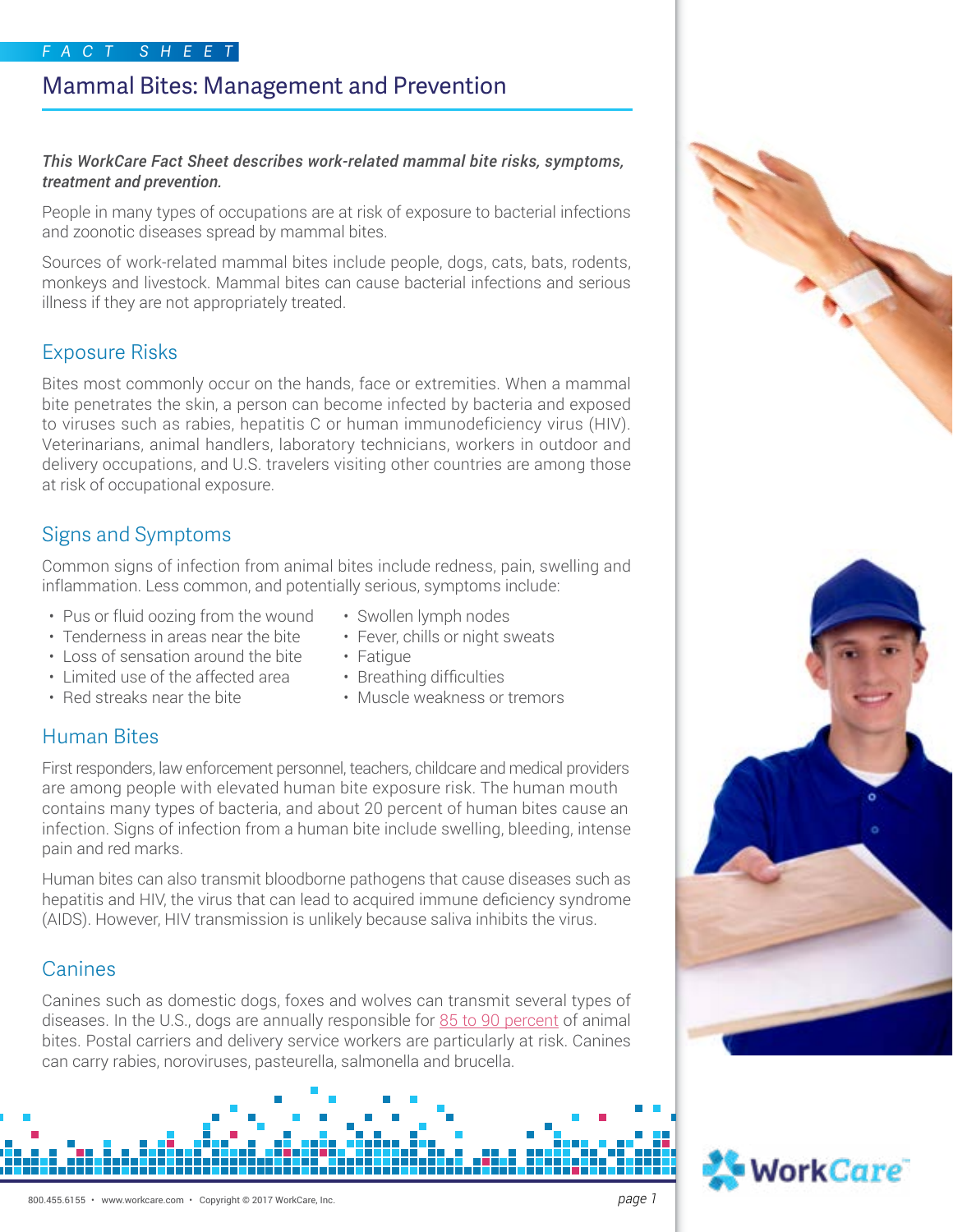#### Felines

Domestic cats, bobcats and other felines carry bacteria in their mouths and are capable of spreading disease through bite wounds. Cat teeth can cause deep puncture wounds that are hard to clean. A small but deep wound can heal over and trap bacteria. Infected wounds typically are red, swollen and painful.

In the U.S., an estimated 40 percent of cats carry [cat scratch disease](https://www.cdc.gov/healthypets/diseases/cat-scratch.html) (CSD) for a limited time at some point in their lives. CSD can be spread by bites or scratches. Cats with CSD often do not exhibit any symptoms. However, people develop symptoms within three to 14 days of being infected. Symptoms may include a swollen and red raised lesion, pus, pain and a feeling of warmth around the bite. Without treatment, lymph nodes close to the bite can become swollen or painful.

#### **Bats**

Bats roost in dark places such as under bridges, in tree cavities, among dense foliage, in attics and on cave ceilings. Bats are common carriers of rabies as well as infectious agents including parasites, bacteria, viruses and fungi. Tiny bat teeth can scratch or prick the skin. A bite can be difficult to detect.

If a bat can be safely captured, it can be tested for rabies and other diseases. It is inadvisable to attempt to capture a bat without wearing protective gear.

## Rodents (Squirrels, Gerbils, Mice and Rats)

Rodent bites cause infections in humans in about 10 percent of cases. Rodents are known to be carriers of at least 35 different diseases. The most commonly occurring disease is rat bite fever (RBF), which is caused by two bacteria: streptobacillary RBF in North America and spirillary RBF in Asia. Streptobacillary RBF signs and symptoms include:

- Fever • Headache
- Vomiting
- 

• Flat, red rash

- 
- Muscle and joint pain
- Small bumps on skin

Symptoms typically occur within three to 10 days of exposure.

[Other viral diseases](https://www.cdc.gov/rodents/diseases/direct.html) transmitted by rodent bites include:

- Hantivirus pulmonary syndrome Deer mouse, white-footed mouse, cotton rat and rice rat in North and South America
- Hemorrhagic fever with renal syndrome Striped field mouse, Norway rat, bank vole or yellow-necked field mouse, which are located throughout Asia, Russia, Scandinavia, western Europe and the Balkans
- Lassa fever Multi-mammate rat in west Africa
- Lynphocytic chorio-meningitis (LCM) House mouse

Plague is a bacteria transmitted by fleas that infect rodents, including rock squirrels, prairie dogs, wood rats, fox squirrels, and other ground squirrels and chipmunks.



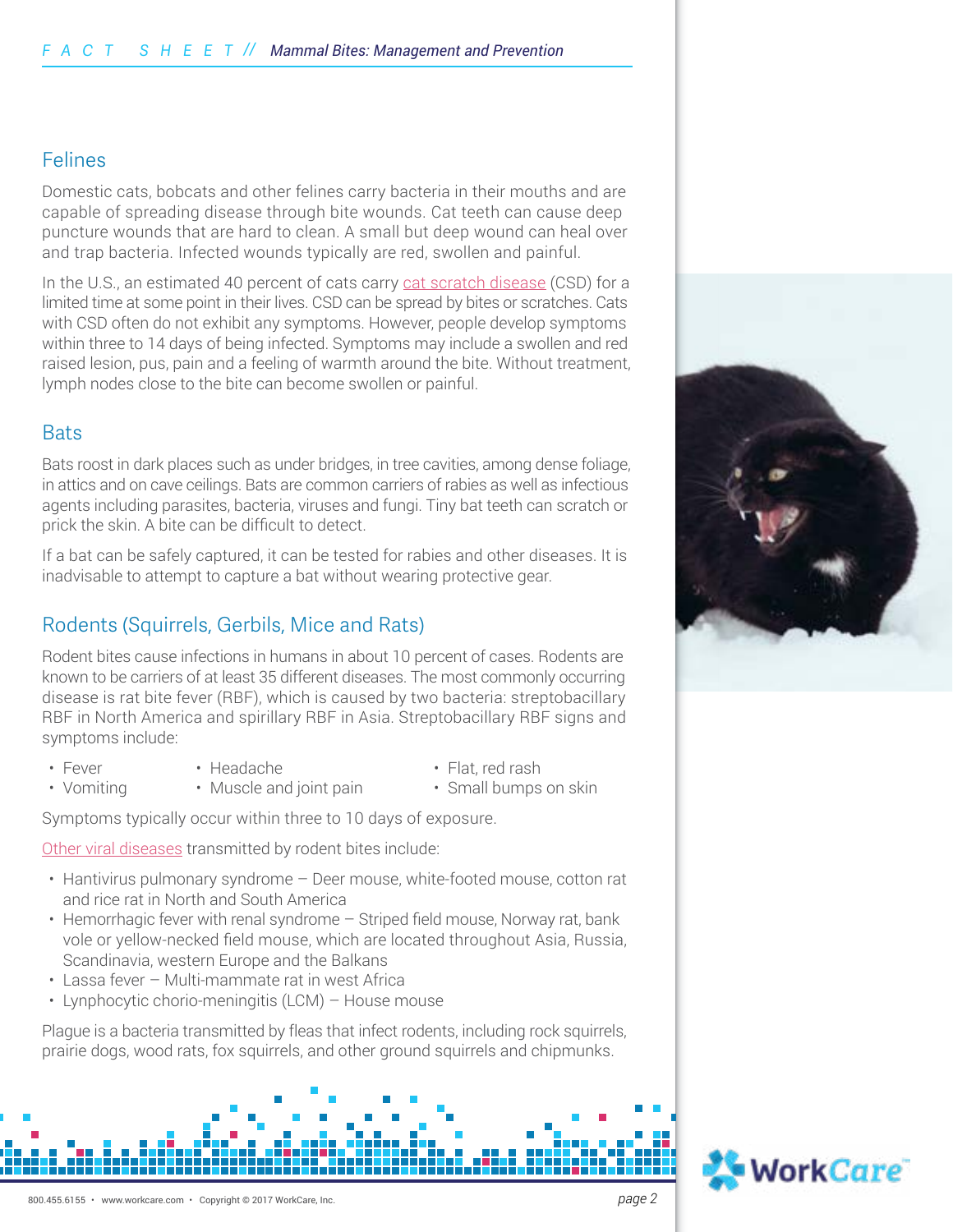### Monkeys

Monkey bites are an occupational hazard for employees who use them for research or are visiting countries where they are commonly found in public places. The macaque monkey carries multiple types of B virus that can affect the human brain and spinal cord. Immediate medical care after a monkey bite is recommended.

## Livestock (Cattle, Goats, Sheep and Horses)

Farmers, ranchers, agricultural workers, meat processors, veterinarians, breeders and rodeo hands are among those at risk of exposure to livestock bites. Infected fleas and mosquitos bite livestock, who in turn can infect humans when they bite them. Diseases that can be transmitted by livestock include rabies, anthrax and Rift Valley fever virus (RVFV).

Anthrax is found in Central and South America, Africa, Asia, Europe and the Caribbean. Although the most common way to become infected with anthrax is through food, soil or water, humans can contract the virus via a bite or cut on the skin. Symptoms include fever, small blisters, swelling around the bite or cut, and an ulcer on the skin. Symptoms can take up to two months to appear.

RVFV is transmitted from livestock to humans through contact with blood, body fluids and tissues of an infected animal. Several mosquito species can spread RVFV to livestock. Symptoms of RVFV are usually mild. They may include fever, weakness, back pain and dizziness. Less common symptoms may include ocular disease, inflammation of the brain and hemorrhagic fever.

### First Aid and Medical Treatment

Under 29 CFR Part 1904 – Recording and Reporting Occupational Injuries and Illnesses, the Occupational Safety and Health Administration considers a bite to be a recordable injury when an employee who is bitten while on duty receives medical treatment beyond first aid. First aid is defined in [1904.7\(b\)\(5\)\(ii\).](https://www.osha.gov/recordkeeping/firstaid_list.pdf)

The following first aid measures for mammal bites are recommended immediately after exposure:

- Apply pressure to stop bleeding
- Thoroughly wash the bite area with soap and warm water
- Apply over-the-counter antibiotic ointment
- Cover the wound with a clean, dry bandage
- As necessary and feasible, keep the wound area elevated

With care, an animal bite should start to look and feel better within 48 hours. A medical professional should be consulted when a wound appears to be getting infected or other symptoms develop.